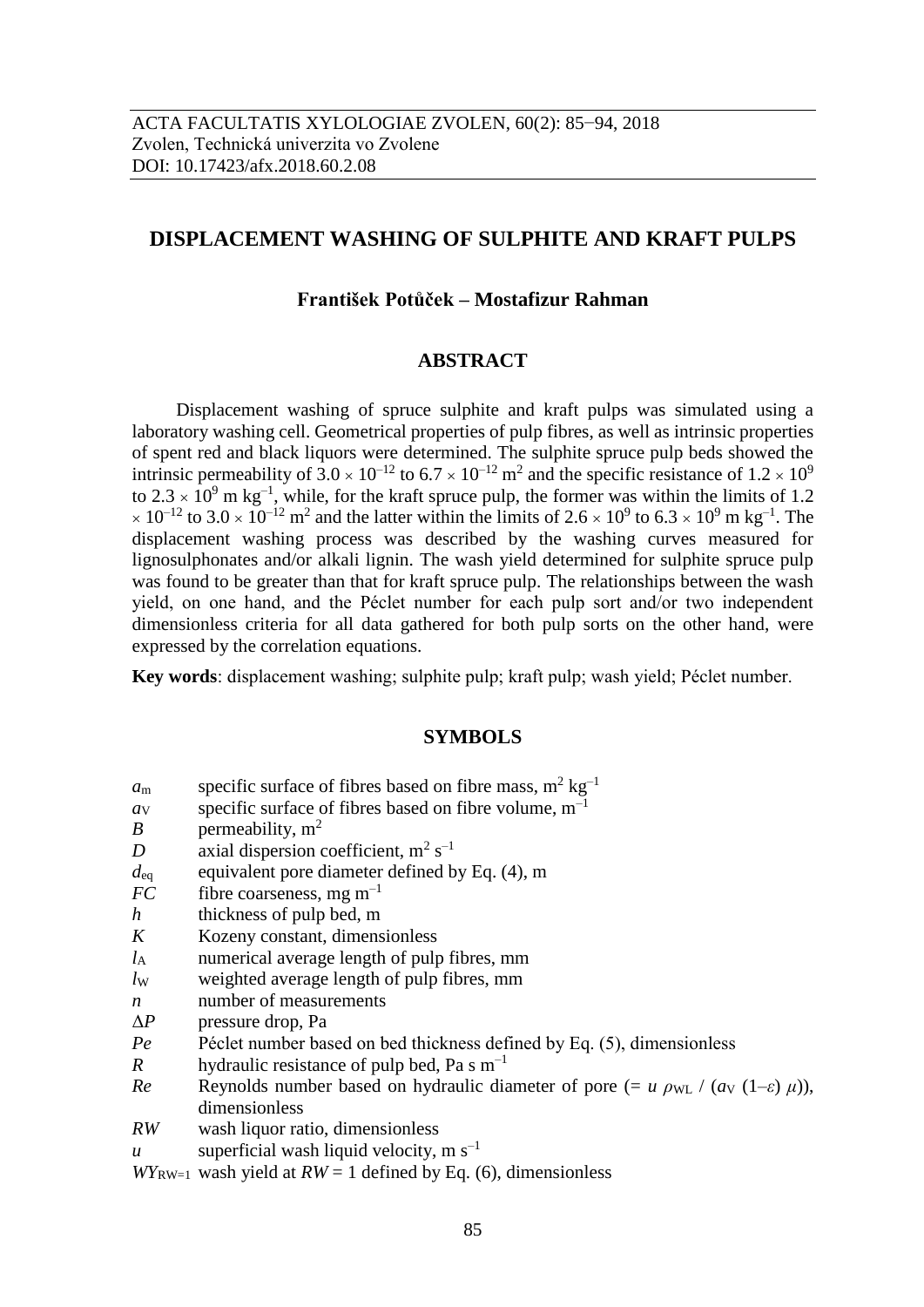Greek letters

- *α* average specific pulp bed resistance defined by Eq. (3), m kg<sup>-1</sup>
- $\delta$  mean relative quadratic deviation of wash yield defined as

$$
\delta = \left[ \frac{1}{n} \sum_{i=1}^{i=n} \left( \frac{WY_{\text{exp}} - WY_{\text{calc}}}{WY_{\text{exp}}} \right)_i^2 \right]^{1/2} \times 100, \%
$$

- $\varepsilon$  average effective bed porosity (void space), dimensionless
- $\mu$  dynamic viscosity, Pa s
- *π* dimensionless criterion defined by Eq. (9), dimensionless
- *ρ* density of spent liquor, kg m<sup>-3</sup>
- $\rho_e$  exit lignin concentration from bed, kg m<sup>-3</sup>
- $\rho_F$  consistency (mass concentration) of pulp bed, kg m<sup>-3</sup>

 $\rho_{\text{WL}}$  density of wash liquid, kg m<sup>-3</sup>

- $\rho_0$  initial lignin concentration in bed, kg m<sup>-3</sup>
- $\sigma$  surface tension, N m<sup>-1</sup>

#### **INTRODUCTION**

Sulphite pulping dominated the industry from the late 1800s to the mid-1900s. During the 1920´s, however, the alkaline process became more important, and in the second half of the  $20<sup>th</sup>$  century the growth of the kraft industry has been rather spectacular (STOCKMAN) 1962). The market for sulphite pulp is a small fraction of the kraft pulp's. However, sulphite pulp remains an important commodity for specialty papers, such as tissues and fine quality papers, and a source for non-paper applications such as rayon, cellulose acetate, and cellulose ether derivatives.

The sulphite process uses the acid solutions in the cooking liquor to degrade the lignin bonds between wood fibres (RYDHOLM 1965). The spent sulphite liquor (also called red liquor) contains in soluble form the main part of the non-cellulose components of wood. These components are mainly lignin, present as lignosulfonates, and hemicellulose, present as partially or wholly hydrolysed carbohydrate compounds (SALVESEN, HOGAN 1948).

Since, for the same amount of wash water, the displacement washing is more effective than washing based on dilution followed by thickening, the displacement washing of kraft pulp was investigated in several papers (GRÄHS 1976; LEE 1979; POIRIER *et al*. 1987, 1988; POTŮČEK 1997; POTŮČEK, MARHANOVÁ 2000; POTŮČEK, MIKLÍK 2010; POTŮČEK, HÁJKOVÁ 2015; TRINH *et al*. 1987, 1989). But the research of the displacement washing for sulphite pulps remains obscure. Only INGMANSON (1953) investigated the filtration resistance for packed beds of bleached sulphite pulp. The main objective of the present study was therefore to investigate the displacement washing efficiency for displacement of spent red liquor from the pad of sulphite pulp. The results obtained were compared with those for kraft pulp delignified to low kappa number.

#### **EXPERIMENTAL PART**

The sulphite spruce pulp and spent red liquor produced by Mondi Ybbstaler Zellstoff GmbH (Austria) were used for displacement washing experiments. The kappa number of sulphite pulp determined according to the Tappi Test Method T 236 om-99 was 12.5.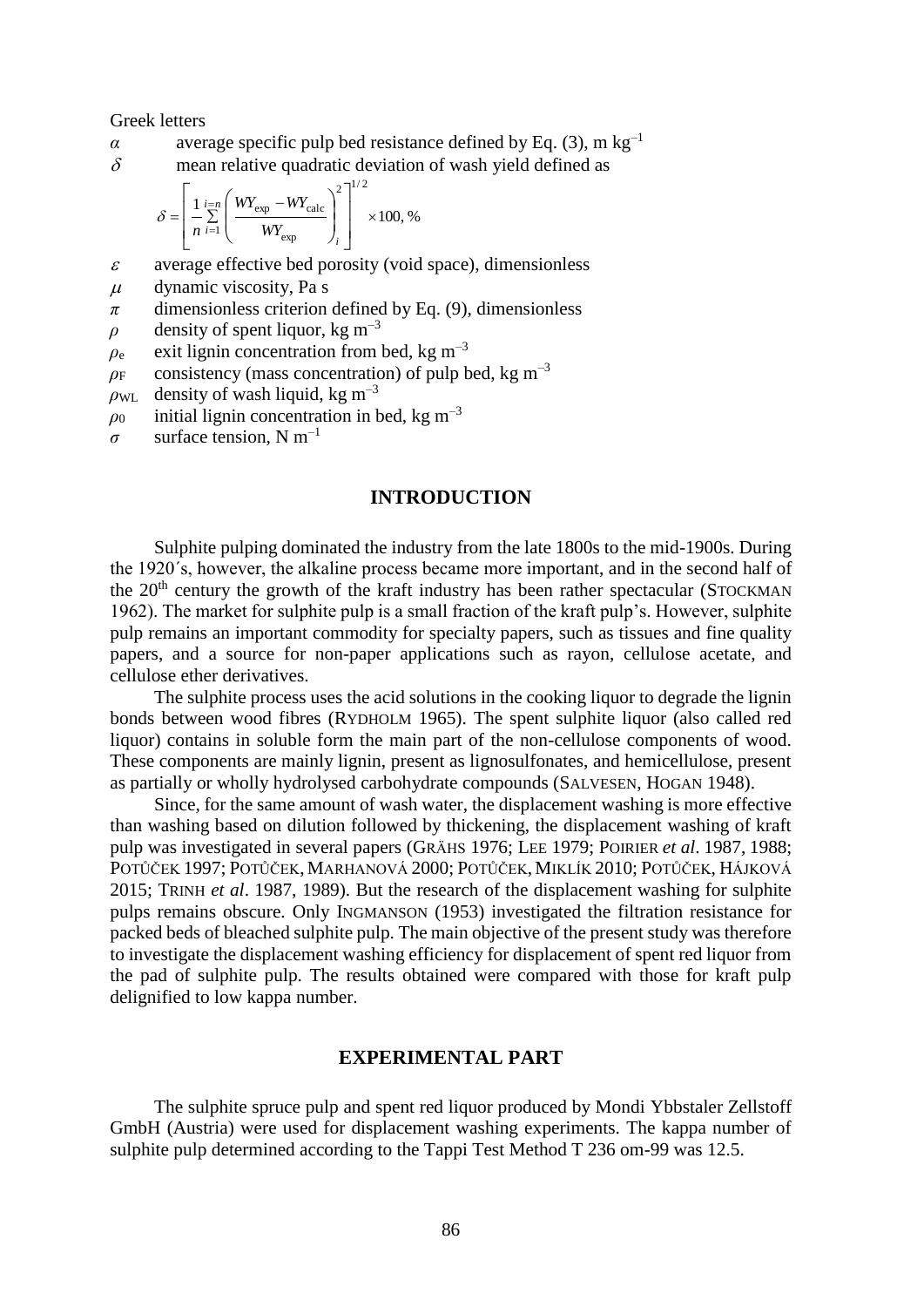The kraft spruce pulp was cooked under laboratory conditions. Spruce wood mill chips without undesirable components, such as bark, oversized chips, and knots, were undergone batch kraft cooking in a laboratory rotary digester comprising six autoclaves of  $750 \text{ cm}^3$ capacity, immersed in an oil bath. The pulping conditions were described in detail in our preceding paper (RAHMAN, POTŮČEK 2017). The degree of delignification of pulp cooked by the batch kraft process was expressed by the kappa number of 18.1. The black liquor was obtained from Mondi Štětí (Czech Republic).

Using the Kajaani FS-100 instrument, the distribution of the fibre length was also measured for sulphite and kraft pulps. The length of fibres in the wet state was characterized by the weighted average,  $l_w$ , as well as the numerical average,  $l_A$ . The fibre coarseness,  $FC$ , was evaluated as well. The effective specific surface of fibres based on volume,  $a_V$ , and on fibre mass, *a*m, for both pulps tested was determined by the method according to INGMANSON (1953). The pulp fibre characteristics and physical properties of spent liquors are summarized in Tables 1 and 2, respectively.

| Tab. 1 Fibre length, coarseness, and specific surface for sulphite and kraft pulps. |  |  |  |
|-------------------------------------------------------------------------------------|--|--|--|
|-------------------------------------------------------------------------------------|--|--|--|

| Pulp     | Kappa no. | $\iota_{\rm W}$                        | $\iota_A$ | FC             | $a_V \times 10^{-5}$ | $a_{\rm m}$                           |
|----------|-----------|----------------------------------------|-----------|----------------|----------------------|---------------------------------------|
|          |           | mm                                     | mm        | $mg \, m^{-1}$ | $m^{-}$              | $2 \text{ kg}^{-1}$<br>m <sup>2</sup> |
| Sulphite | 12.5      | 2.46                                   | 1.24      | 0.279          | 2.08                 | 675                                   |
| Kraft    | 18.1      | 277<br>$\overline{a}$ . $\overline{a}$ | 1.91      | 0.103          | $\sim$<br>1.J 1      | 584                                   |

**Tab. 2 Intrinsic properties (density,** *ρ***, dynamic viscosity,** *μ***, and surface tension,** *σ***) at 25 °C, solids content, and lignin concentration,** *ρ***0,for red and black liquors.**

| Liquor       | pH  |                |       |             | Solids | $\rho_0$           |
|--------------|-----|----------------|-------|-------------|--------|--------------------|
|              |     | $kg \text{ m}$ | mPa s | $mN m^{-1}$ | mass % | $\text{kg m}^{-3}$ |
| Red          |     | 1059           | 1.30  | 55.64       | 13.6   | 76.7               |
| <b>Black</b> | 2.6 | .096           | 1.79  | 39.95       | 20.6   | 56.0               |

The density,  $\rho$ , dynamic viscosity,  $\mu$ , and surface tension,  $\sigma$ , of the both spent liquors were measured by the pycnometric method, using a capillary viscometer, and stalagmometric method, respectively. Solids content of both spent liquors was determined according to the Tappi Test Method T 211 om-02. It is worth mentioning that the red liquor solids comprise 89.3 mass % of organics and only 10.7 mass % of ash, while the black liquor solids 39.2 mass % of organics and 60.8 mass % of inorganics (ash). The initial lignin concentrations,  $\rho_0$ , *i. e.*, lignosulphonates concentration of the red liquor and alkali lignin concentration of the black liquor, were measured using an ultraviolet spectrophotometer Cintra 10e at a wavelength of 260 nm and 295 nm, respectively.

Displacement washing experiments simulated under the laboratory conditions were performed in a cylindrical glass cell with inside diameter of 35 mm under constant pulp bed height of 30 mm. The fibre pulp bed occupied the volume between the permeable septum and a piston, covered with 45 mesh screens to prevent fibre loss from the bed.

Pulp beds were formed from a dilute suspension of unbeaten unbleached sulphite and/or kraft pulps in red and/or black liquor, respectively. After compressing to desire thickness of 30 mm, the consistency, *i. e*., mass concentration of moisture-free pulp fibres in the bed varied within the limits from 120 to 149 kg  $m^{-3}$ . The pulp beds were not mechanically conditioned and were used as formed.

To investigate the displacement washing process, the stimulus-response method was chosen. Distilled water at the temperature of 25 °C employed as wash liquid was distributed uniformly through the piston to the top of bed at the start of the washing experiment, approximating a step change in lignin concentration. At the same time the displaced liquor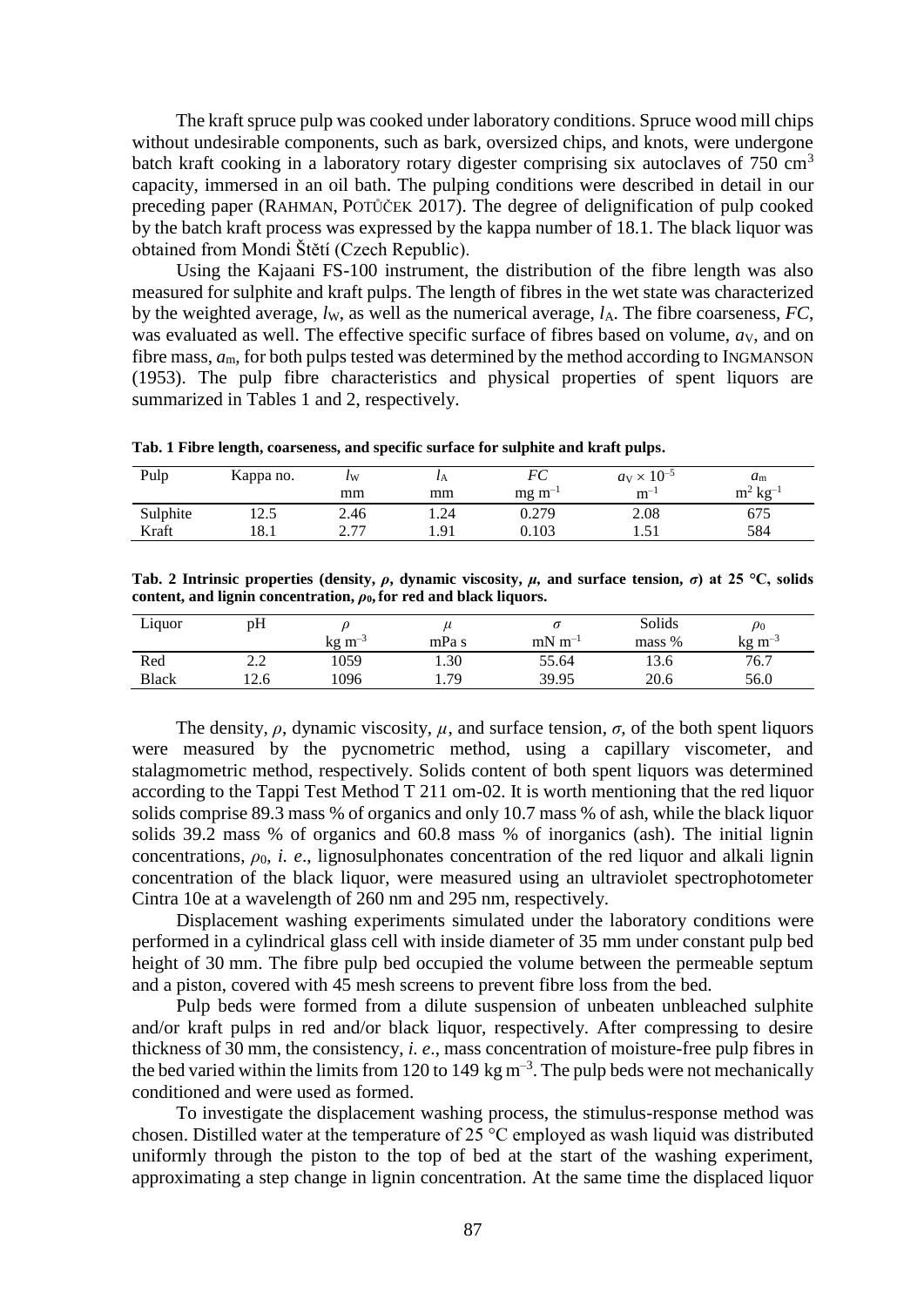was collected at atmospheric pressure from the bottom of the bed through the septum. The washing effluent was sampled at different time intervals until the effluent was colourless. Samples of the washing effluent leaving the pulp bed were analysed for lignosulphonates and/or alkali lignin spectrophotometrically. Displacement washing experiments with pulp including washing equipment were described in detail in the preceding paper (POTŮČEK 1997).

After completing the washing run, the volumetric flow rate of wash liquid was measured gravimetrically at the pressure drop of 7 kPa to determine a permeability and average porosity of the pulp bed. Analogous measurements at various consistencies of the bed were focused on the determination of the effective specific surface of pulp fibres according to INGMANSON (1953).

### *Treatment of experimental data*

A pulp mat formed on a cylinder´s surface of the rotary washer or on a travelling screen of the belt washer may be classified as unconsolidated porous medium with randomly oriented fibres with the central cavity called lumen. In displacement washing stage, the volumetric flow rate of a wash liquid flowing linearly through porous medium is directly proportional to the driving force, pressure drop,  $\Delta P$ , and inversely to the hydraulic resistance. The superficial wash liquid velocity defined as  $u = V/A$  where *V* is the volumetric flow rate and *A* is the cross-sectional area of the pulp mat may be expressed by Darcy´s law (TILTON 1997) in the form

$$
u = B \frac{\Delta P}{\mu h} \tag{1}
$$

which is usually valid for creeping flow where the Reynolds number as defined for porous medium in the Symbols section is less than one (BIRD 1968; GREENKORN 1981; SAMPSON, KROPHOLLER 1996). Then, the hydraulic resistance of pulp mat to the flow of the liquid is expressed as  $R = \mu h/B$  where  $\mu$  is the liquid viscosity, *h* is the mat thickness, and *B* is the intrinsic permeability of the pulp mat and is a function only of the pore structure.

The intrinsic permeability may be expressed in terms of the specific surface of pulp fibres,  $a_V$ , and the void space of the pulp mat,  $\varepsilon$ , as

$$
B = \frac{\varepsilon^3}{\left(1 - \varepsilon\right)^2 a_{\rm V}^2 K} \tag{2}
$$

where the Kozeny constant, *K*, depending only upon the shape of pores and the ratio of the tortuous length that liquid traverses in passing through the bed to the actual mat thickness, has an average value of 5.55 for randomly packed fibre beds (INGMANSON 1953).

Then the average specific mat resistance defined as  $\alpha = (B \rho_F)^{-1}$  (KROTSCHECK 2006) may be written in the form

$$
\alpha = \frac{\left(1 - \varepsilon\right)^2 a_V^2 K}{\varepsilon^3 \rho_F} \tag{3}
$$

where  $\rho_F$  is the consistency of the pulp mat.

The size of pores available for the wash liquid flow through the pulp mat can be expressed as an equivalent diameter, *d*eq, defined as 4 times the hydraulic radius given as the ratio of the cross-sectional area of the pore to the wetted perimeter of the pore (MCCABE *et al*. 2001). Hence, for the case of pulp fibre mat, the equivalent pore dimeter may be determined from the following relationship

$$
d_{\text{eq}} = \frac{4\varepsilon}{(1-\varepsilon)a_{\text{V}}} \tag{4}
$$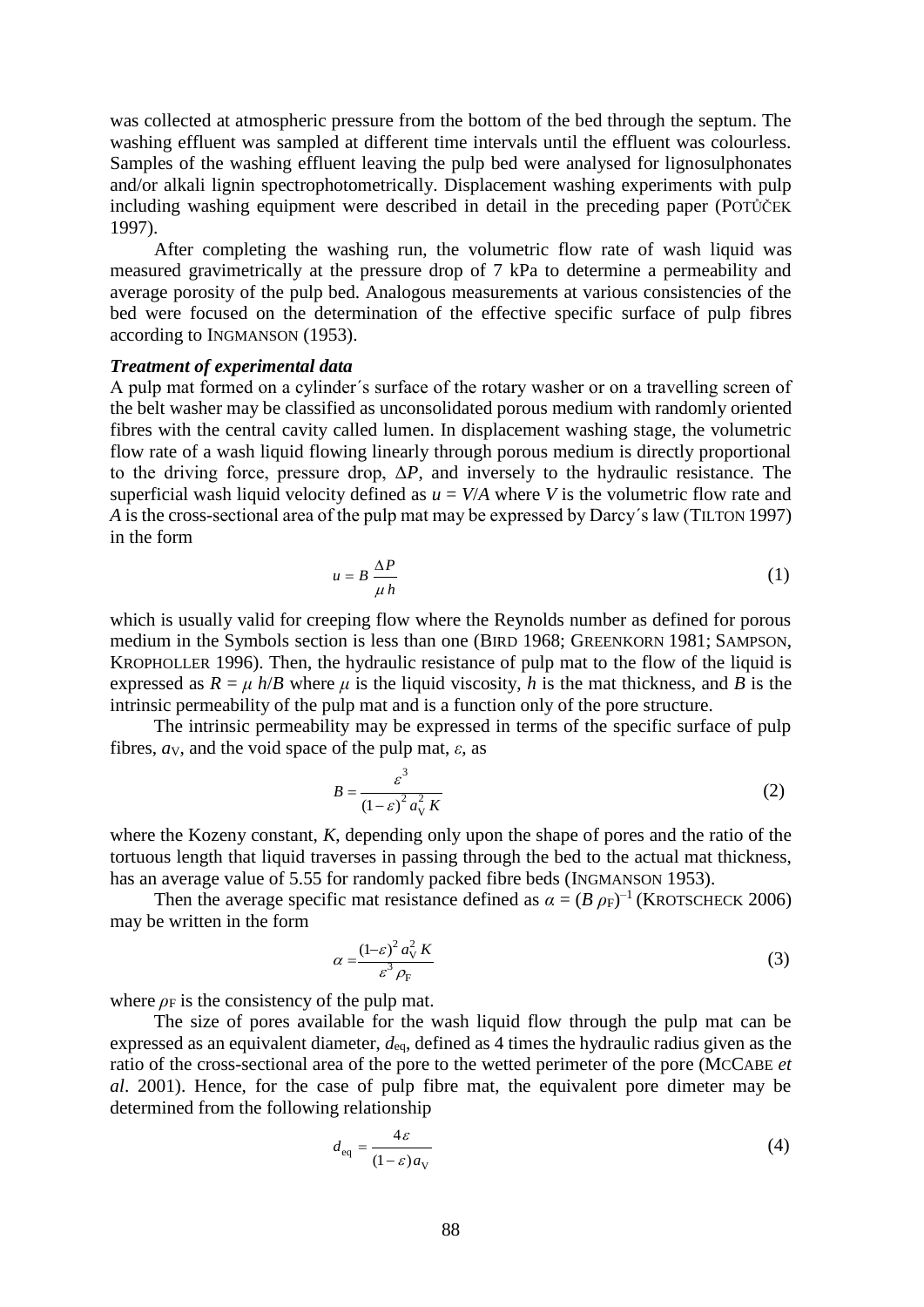The hydraulic resistance and specific resistance of pulp bed along with the intrinsic permeability and porosity rank among macroscopic or bulk properties.

In order to characterize non-ideal flow patterns within packed bed, a dispersion model drawn on the analogy between mixing in actual flow and a diffusional process can be used (LEVENSPIEL 1962).

Step function input signal has been widely used in the analysis of the flow through a packed bed of solid particles. A response to a step change in concentration, called washing or breakthrough curve, is the dependence of the dimensionless concentration of tracer in the outlet stream, expressed as a ratio of the exit concentration to the initial tracer concentration,  $\rho_e/\rho_0$ , against the wash liquor ratio, *RW*, defined as the mass of wash liquid passed through the bed to the given time divided by the mass of mother liquor originally present in the bed.

The shape of the washing curve can be characterised in terms of the dimensionless Péclet number derived from the mass balance of the tracer (POTŮČEK 2001) for a given system in unsteady state in the following form

$$
Pe = \frac{hu}{D\,\varepsilon} \tag{5}
$$

where *D* is the longitudinal dispersion coefficient and  $\varepsilon$  is the average effective porosity of packed bed (LINDSAY 1994). The evaluation of the Péclet number from the breakthrough curves was described in detail in the previous paper (POTŮČEK 1997).

The displacement washing curve area is directly proportional to the amount of tracer removed from the pulp bed. The wash yield,  $W_{RW=1}$ , can be expressed as

$$
WY_{\text{RW}=1} = \frac{\int_{RW=0}^{RW=1} \frac{\rho_{\text{e}}}{\rho_{0}} d(RW)}{\int_{RW=0}^{W\to\infty} \frac{\rho_{\text{e}}}{\rho_{0}} d(RW)}
$$
(6)

Thus, the traditional wash yield is defined as the amount of solute washed out at  $RW = 1$ divided by the total amount of solute removed from the pulp bed during the washing run.

### **RESULTS AND DISCUSSION**

#### *Pulp bed properties*

The permeability specifically refers to the ability for water to drain through a pulp fibre bed. The permeability of a pulp bed was evaluated from the Darcy´s law (Eq. (1)) which holds true in the creeping (streamline) flow regime when the Reynolds number is less than unity. The Reynolds number based on the hydraulic pore diameter (defined by Eq. (4)) varied within the interval of  $0.66 \times 10^{-3}$  to  $2.6 \times 10^{-3}$ , indicating that all experiments were conducted in the creeping flow regime.

Permeability data measured for beds from sulphite and kraft pulps after complete washing are illustrated in Fig. 1. Higher permeability for sulphite pulp can be ascribed to the higher effective porosity (LINDSAY 1994) ranged from 0.54 to 0.61 with the average of 0.58, while, for pulp beds formed from kraft pulp, the effective bed porosity varied from 0.38 to 0.47 with the average of 0.42. It is worth pointing out that, for sulphite and kraft pulp beds having a consistency in the range of 120 to 143 kg  $m^{-3}$  with the average of 133 kg  $m^{-3}$  and of 125 to 149 kg m<sup>-3</sup> with the average of 130 kg m<sup>-3</sup>, respectively, the consistency effect upon the permeability was not remarkable.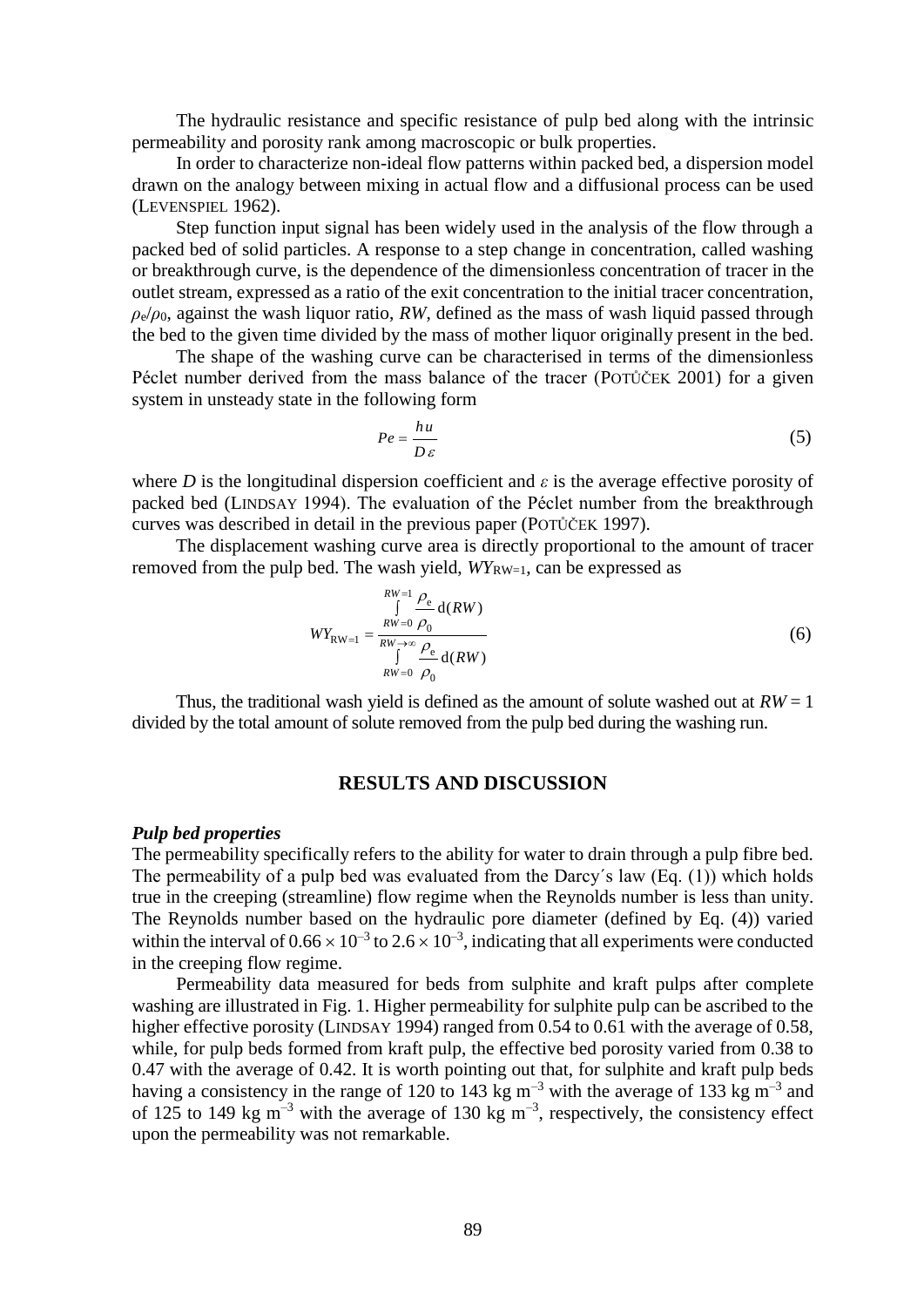



**Fig. 1 Dependence of permeability on equivalent pore diameter for wash water at 25 °C. Pulp fibre bed: sulphite**  $(\Box)$ , kraft  $(\triangle)$ .

**Fig. 2 Dependence of specific bed resistance on equivalent pore diameter for wash water (25 °C) flowing through sulphite**  $(\Box)$  **and kraft**  $(\triangle)$  **pulp bed.**

Permeability data are consistent with the specific bed resistance obtained for both pulps tested in this work (*cf*. Fig. 2). Higher specific bed resistance found for kraft pulp corresponds to lower pore diameter and lower effective porosity compared with the sulphite pulp. The equivalent pore diameter defined by Eq. (4) has the same order of magnitude as spruce bleached sulphite pulp fibre width of 31 μm (BLAŽEJ, KRKOŠKA 1989). It means that the pulp fibre beds tested in our work, when the consistency was between 120 to 149 kg  $m^{-3}$ , can be characterised as a porous medium where the average pore diameter and fibre width are the same order of magnitude.

It should be noted that, at the consistency range studied in the present work, the permeability properties measured for spruce sulphite and kraft pulps are comparable with those of  $3 \times 10^{-12}$  to  $8 \times 10^{-12}$  m<sup>2</sup> reported by RAINEY *et al.* (2009) for bagasse pulp. For coniferous bleached sulphite pulp at the pressure drop of 7 kPa, when the specific surface of pulp fibres had a value of  $886 \text{ m}^2 \text{ kg}^{-1}$  (*cf*. Table 1), INGMANSON (1953) reports the specific resistance of  $0.847 \times 10^9$  m kg<sup>-1</sup>, slightly lower in comparison with unbleached sulphite pulp tested in our work.

#### *Displacement washing*

A typical example of washing curves measured for sulphite and kraft pulps is illustrated in Fig. 3, as the dependence of the dimensionless exit concentration of the lignin, lignosulphonates and alkali lignin, respectively, against the wash liquor ratio. At the beginning of a displacement, the first portions discharged from the bed are fully as concentrated as was the mother liquor. As soon as the first portion of wash liquid passes through the pulp bed, the concentration of lignin drops very rapidly. However, a decrease in lignin concentration starts at lower wash liquor ratio for sulphite fibre bed comparing to kraft pulp fibres. The dimensionless exit lignin concentration at *RW* = 1 ranged from 0.254 to 0.389 with the average of 0.347 for sulphite pulp, while, for kraft pulp, it varied from 0.416 to 0.499 with the average of 0.459. The reason for this can be higher permeability, as well as lower specific bed resistance and greater equivalent pore diameter in the pulp bed formed from sulphite pulp fibres.

Of course, at the wash liquor ratio greater than approximately 1.5 the exit lignosulphonates concentration is greater than that of alkali lignin. In the last period for the wash liquor ratio above 1.5, only remains of spent liquor are removed from inside narrow pores and fibre walls. With respect to higher fibre coarseness of sulphite fibres (*cf*. Table 1), the leaching referring to the desorption and diffusion lignosulphonates from within the fibres is more intensive for sulphite pulp compared to kraft pulp. It should be nevertheless stressed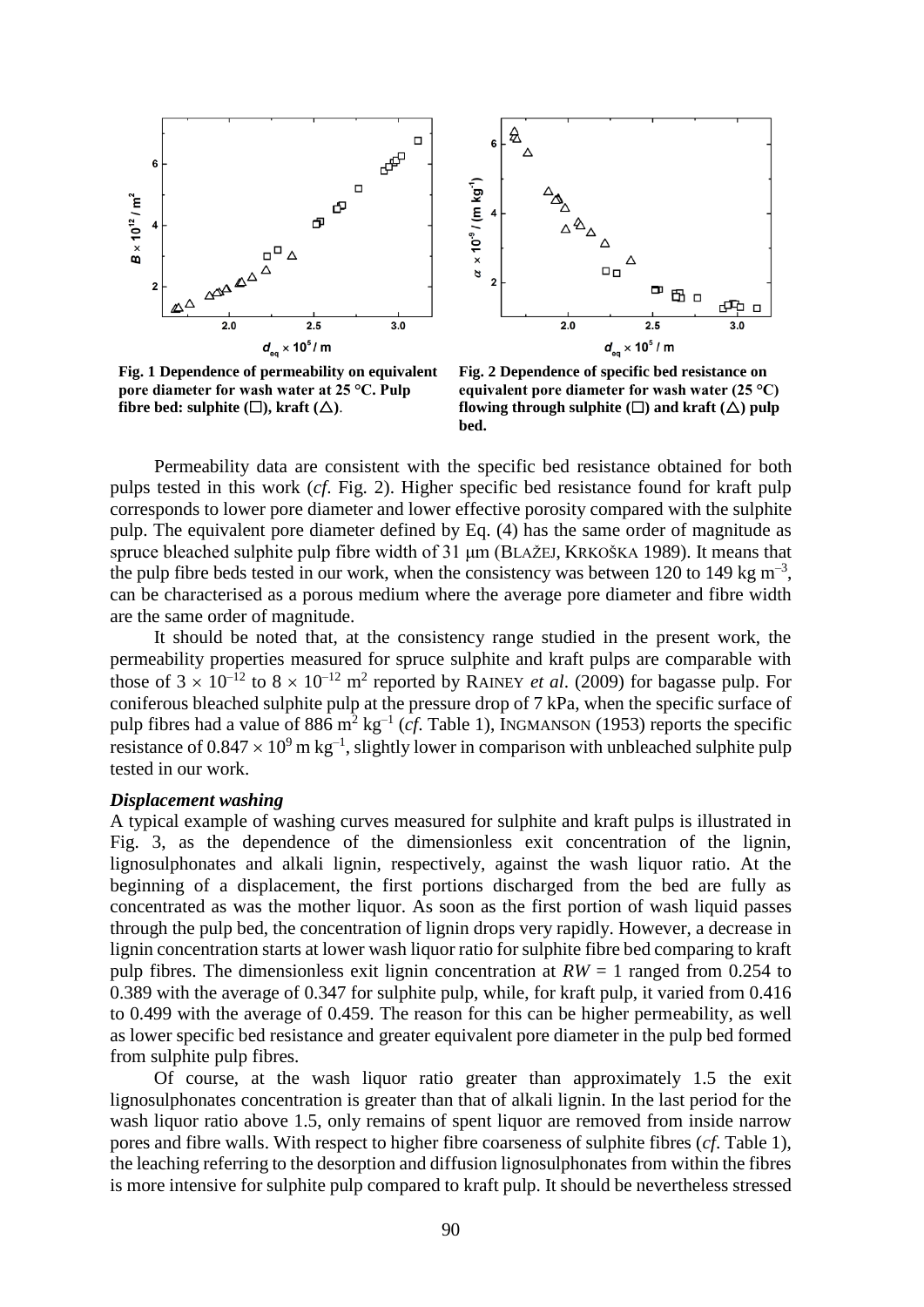that the formation of a pulp bed in a washing cell influences the shape of the washing curves. Even if the experimental conditions are strictly identical, the each pulp fibre bed is an original porous medium with respect to various local variations in pore size and their spatial configuration (MAURET, RENAUD 2002). Owing to a tortuosity of pores, the wash liquid is forced to take a longer path than the bed thickness is.





**Fig. 3 Typical breakthrough washing curves: sulphite pulp** *Pe* **= 6.6 (** $\Box$ **) and kraft pulp** *Pe* **=** 12.1 ( $\triangle$ ).

**Fig. 4 Displacement wash yield as a function of the Péclet number for sulphite (** $\square$ **) and kraft (** $\triangle$ **) pulps. Eq. (7) (line 1), Eq. (8) (line 2)**.

Influence of the Péclet number (Eq. (5)) on the wash yield (Eq. (6)) for sulphite and kraft pulps is shown in Fig. 4. In spite of the scatter in the data, it is evident that the wash yield increases with increasing the Péclet number ranging from 6.6 to 20.7 in agreement with the previous papers (POTŮČEK 1997; POTŮČEK, MARHANOVÁ 2000; POTŮČEK, HÁJKOVÁ 2015, 2016). The higher values of the wash yield obtained for sulphite pulp can be ascribed to the higher average porosity of the pulp bed in comparison with kraft pulp bed as mentioned above. The removal of lignin from the pulp bed is accomplished *via* combined displacement and diffusion processes occurring during leaching of lignin from within the fibres. Our results reveal that the higher average effective porosity is, the larger amount of the spent liquor is available to displacement, having a positive impact on the washing efficiency, mainly in the case of short time contact between pulp fibres and wash liquid.

Nevertheless, the wash yields obtained for sulphite and kraft pulps cooked from spruce wood was found to be lower in comparison with those achieved for kraft hardwood pulp in the previous paper (POTŮČEK, MIKLÍK 2010; 2011) where the wash yields within the limits of 0.873 to 0.914 were measured. Visual observations showed that the bed formed from hardwood pulp fibres was more homogeneous in contrast to the bed formed from softwood pulp fibres in which channelling due to local inhomogeneities is often noticeable. Hence, the Péclet number determined for hardwood pulp beds changed between 25.3 and 50.4.

In order to evaluate the effect of the pulp bed structure on the washing efficiency, the wash yield defined by Eq. (6) may be correlated as a function of the Péclet number only. Based on our own data, the following equations were derived:

$$
WY_{\text{RW}=1} = 0.703 \, P e^{0.0721} \tag{7}
$$

for sulphite pulp, and

$$
WY_{\text{RW}=1} = 0.656 \, P e^{0.0885} \tag{8}
$$

for kraft pulp.

The accuracy of Eqs. (7) and (8) was judged on the basis of the mean relative deviation of the wash yield, *δ* (defined in Symbol) which was 0.58 % and 0.56 %, respectively. Since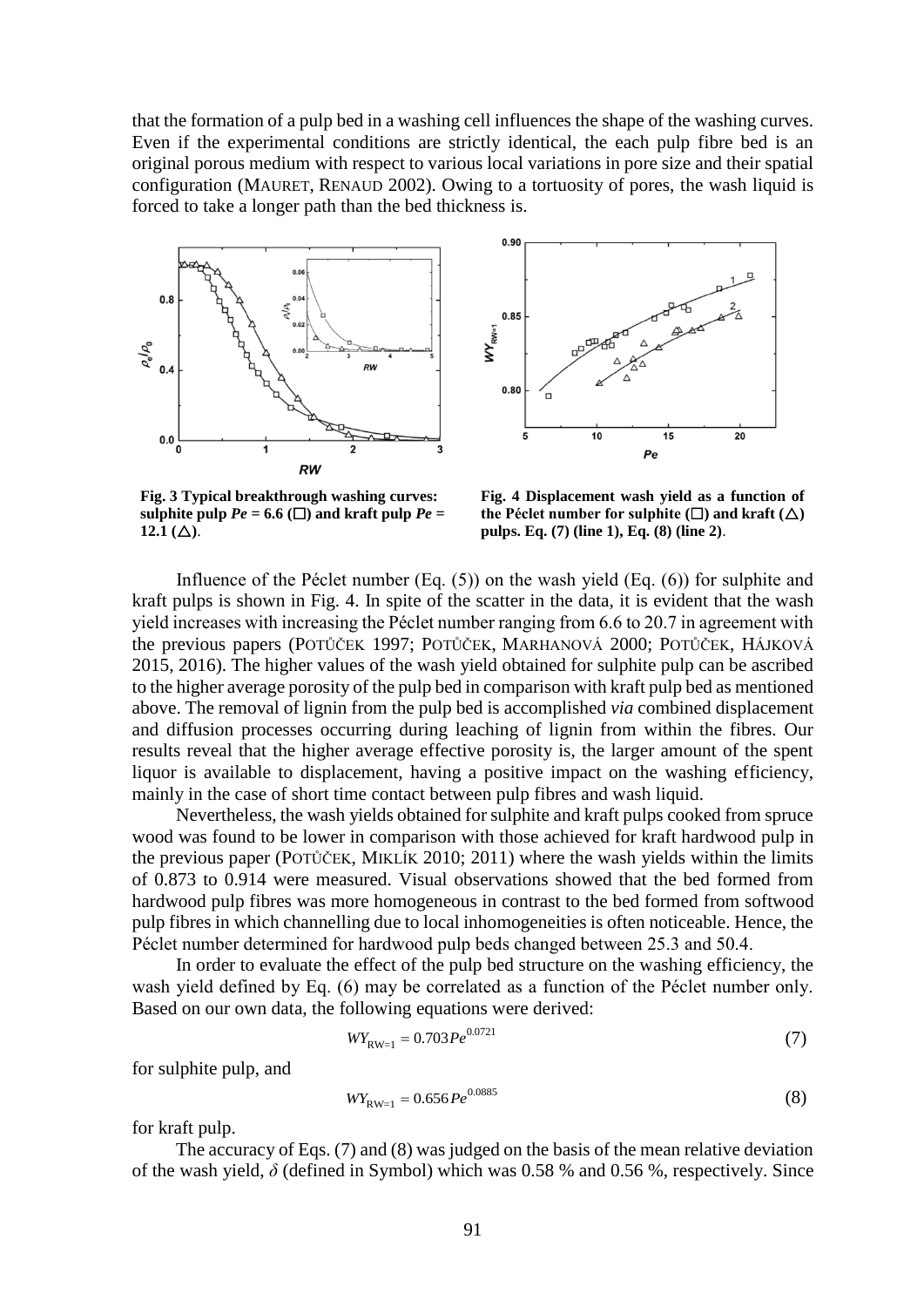the values of regression coefficients in Eqs. (7) and (8) represent an estimate of the real values, the 95% confidence intervals were also calculated for the coefficient of (0.698; 0.707) and (0.647; 0.664), respectively, and for the power of the Péclet number of (0.0696; 0.0745) and (0.0837; 0.0932), respectively.

From the dimensionless concentration profile of the tracer, lignosulphonates and alkali lignin, in the output stream (*cf*. Fig. 3), it is obvious that movements of the wash liquid is not identical for both sorts of pulp undergone to displacement washing. In miscible displacement in porous media like a pulp fibre bed, the wash liquid is forced to flow through a porous bed to displace the mother liquor from the bed. In unconsolidated porous medium with randomly oriented fibres, local variations in the liquid flow direction and in the liquid flow velocity occur. The properties of pulp fibres, as well as of the mother liquor can contribute to the mechanical dispersion influencing the displacement washing process.

In order to express the effect of the different properties of sulphite and kraft pulp fibres and of red and black liquors upon the displacement washing efficiency, the specific surface, *a*y, of pulp fibres along with the dynamic viscosity, *μ*, density, *ρ*, and surface tension, *σ*, of spent liquors were grouped into the following dimensionless criterion

$$
\pi = \frac{a_V \mu^2}{\rho \sigma} \tag{9}
$$

Mathematical treatment of the experimental data showed that two independent dimensionless groups, the Péclet number,  $Pe$ , and criterion  $\pi$ , derived on the basis of dimensional analysis, are sufficient to description of our results obtained for the sulphite and kraft pulps. For the values of the Péclet number and those of the criterion  $\pi$  varied in the range of 6.6 to 20.7 and of 0.006 to 0.011, respectively, the correlation equation in the form

$$
W_{\text{RW}=1} = 0.556 \, P e^{0.0761} \, \pi^{-0.0438} \tag{10}
$$

was derived with the mean relative deviation of 0.57 %. The 95% confidence intervals for the coefficient and for the power of the Péclet number and the criterion  $\pi$  were (0.551; 0.561),  $(0.0746; 0.0776)$ , and  $(-0.0451; -0.0425)$ , respectively. It should be noted that the Akaike information criterion as an estimator of the relative quality of statistical models for given set of data has a value of  $-348$  for correlation equation (10), while the values of  $-192$  and  $-157$ were found for Eqs. (7) and (8), respectively. One can suppose that the lower Akaike information criterion is, the more suitable statistical model is.

### **CONCLUSION**

Packed bed of pulp fibres is a very tangled system with randomly oriented porous, compressible particles with different size and a central cavity known as lumen. Whether the wash liquid flows through lumens during the displacement washing is not known so far.

In spite of these facts, the results obtained showed that the washing curves measured for sulphite spruce pulp differ from those measured for kraft spruce pulp having the greater specific resistance and lower intrinsic permeability compared to sulphite pulp. The displacement wash yield for spruce sulphite and kraft pulps showed an increasing trend with increasing the Péclet number in agreement with the results obtained for softwood and hardwood pulp fibres in the previous papers. However, the wash yield obtained for sulphite pulp was greater than that for kraft spruce pulp at given interval of the Péclet numbers ranging of 6.6 to 20.7. Finally, one can conclude from our displacement washing results that the kraft pulp seems to be more difficultly washable in comparison with sulphite pulp.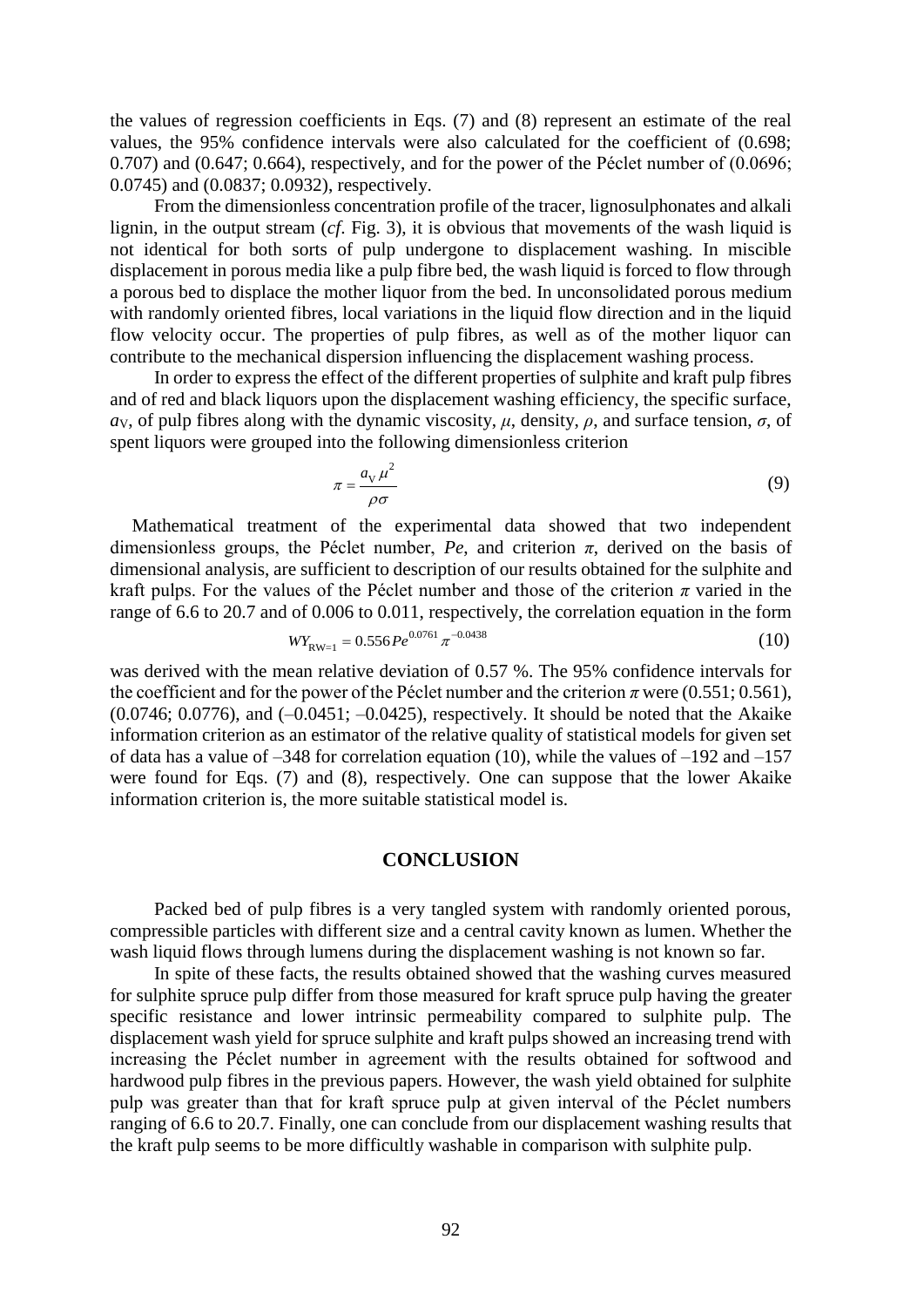#### **REFERENCES**

BIRD, R. B., STEWARD, W. E., LIGHTFOOT, E. N. 1968. Transport Phenomena. Praha : Academia, 1968. 800 p. (in Czech).

BLAŽEJ, A., KRKOŠKA, P. 1989. Technológie výroby papiera (Technology of Paper Production). Bratislava : Alfa 1989, 584 p. ISBN 80-05-00119-3. (in Slovak).

GRÄHS, L.-E. 1976. Displacement washing of packed beds of cellulose fibres. Part 3. A comparison of the washing behaviour of sodium and lignin. In Svensk Papperstiding, 1976, 4: 123–128.

GREENKORN, R. A. 1981. Steady flow through porous media. In AIChE Journal, 1981, 27: 529–545. INGMANSON, W. L. 1953. Filtration resistance of compressible materials. In Chemical Engineering Progress, 1953, 49(11): 577–583.

KROTSCHECK, A. W. 2006. Pulp washing. In Handbook of Pulp. Ed. H. Sixta. Weinheim: Wiley-VCH Verlag GmbH & Co. KGaA, 2006. 1352 p. ISBN 3-527-30997-7.

LEE, P. F. 1979. Optimizing the displacement washing of pads of wood pulp fibers. In Tappi Journal, 1979, 62(9): 75–78.

LEVENSPIEL, O. 1962. Chemical Reaction Engineering. New York: Wiley, 1962. 512 p. (in Czech).

LINDSAY, J. D. 1994. Relative flow porosity in fibrous media: measurements and analysis, including dispersion effects. In Tappi Journal, 1994, 77(6): 225–239.

MAURET, E., RENAUD, M. 2002. Measurement of axial dispersion in fibre beds: application to displacement washing of pulp. In Appita Journal, 2002, 55(2): 123–129.

MCCABE, W. L., SMITH, J. C., HARRIOTT, P. 2001. Unit Operations of Chemical Engineering. 6<sup>th</sup> Edition. Boston: McGraw-Hill, 2001. 1114 p. ISBN 0-07-118173-3.

POIRIER, N. A., CROTOGINO, R. H., TRINH, D. T., DOUGLAS, W. J. M. 1987. Displacement washing of wood pulp – an experimental study at low initial liquor concentration. In Proceedings of Pulp Washing Symposium, Mariehamn, Finland, 1987, pp. 1–19.

POIRIER, N. A., CROTOGINO, R. H., DOUGLAS, W. J. M. 1988. Axial dispersion models for displacement washing of packed beds of wood pulp fibres. In Canadian Journal of Chemical Engineering, 1988, 66: 936–944.

POTŮČEK, F. 1997. Washing of pulp fibre bed. In Collection of Czechoslovak Chemical Communications, 1997, 62: 626–644.

POTŮČEK, F. 2001. Displacement washing of pulp. I. Dispersion model for non-ideal flow. In Papír a celulóza, 2001, 56(1): 8–11.

POTŮČEK, F., HÁJKOVÁ, K. 2015. Displacement washing of soda rapeseed pulp. In Chemical Papers, 2015, 69(8): 1067–1074.

POTŮČEK, F., HÁJKOVÁ, K. 2016. Washing of soda pulp cooked from rapeseed straw. In Acta Facultatis Xylologiae Zvolen, 2016, 58(1): 35–41.

POTŮČEK, F., MARHANOVÁ, M. 2000. Displacement of black liquor from pulp fibre bed. In Chemical Papers, 2000, 54(4): 221–225.

POTŮČEK, F., MIKLÍK, J. 2010. Displacement washing of kraft pulp cooked from a blend of hardwoods. In Chemical Papers, 2010, 64(2): 147–153.

POTŮČEK, F., MIKLÍK, J. 2011. Displacement washing of kraft pulp cooked from beech wood. In Acta Facultatis Xylologiae Zvolen, 2011, 53(1): 49–58.

RAINEY, T. J., DOHERTY, W. O. S., MARTINEZ, D. M., BROWN, R. J., KELSON, N. A. 2009. An experimental study of Australian sugarcane bagasse pulp permeability. In Appita Journal, 2009, 62(4): 296–302.

RAHMAN, M. M., POTŮČEK, F. 2017. Batch kraft cooking of spruce wood. In Proceedings of  $44<sup>th</sup>$ International Conference of the Slovak Society of Chemical Engineering. Eds. Blahušiak, M., Mihaľ, M., 2017, p. 853–859. ISBN 978-80-89597-58-1. EAN 9788089597581.

RYDHOLM, S. A. 1965. Pulping Processes. New York: Interscience Publishers John Wiley & Sons, Inc. 1965. 1269 p.

SALVESEN, J. R., HOGAN, D. 1948. Analysis of sulphite waste liquor and lignosulfonates. In Analytical Chemistry, 1948, 20(10): 909–911.

SAMPSON, W. W., KROPHOLLER, H. W. 1996. Batch-drainage curves for pulp characterization. Part 2: Modeling. In Tappi Journal, 1996, 79: 151–160.